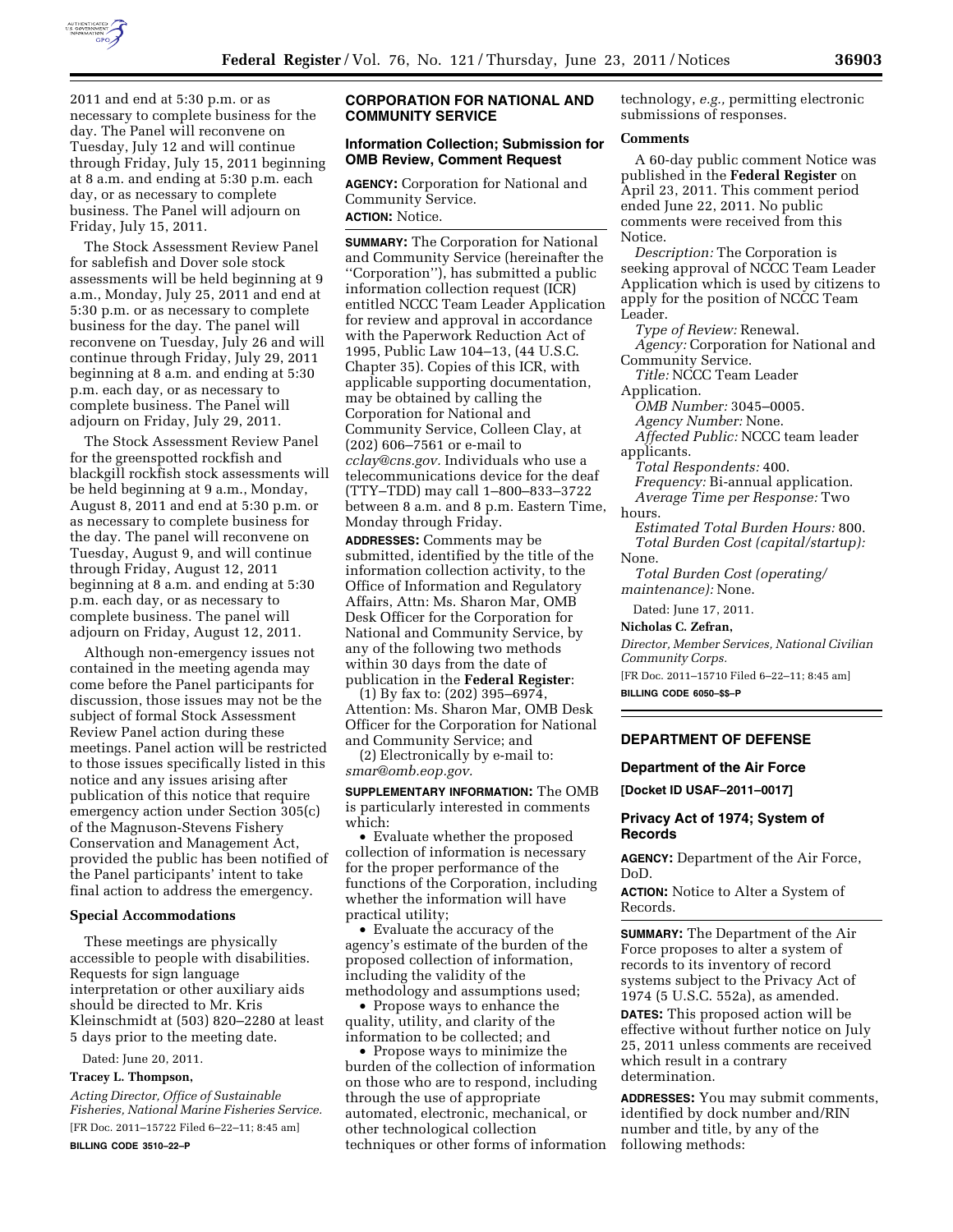• *Federal Rulemaking Portal: [http://](http://www.regulations.gov) [www.regulations.gov](http://www.regulations.gov)*. Follow the instructions for submitting comments.

• *Mail:* Federal Docket Management System Office, 1160 Defense Pentagon, Washington, DC 20301–1160.

*Instructions:* All submissions received must include the agency name and docket number or Regulatory Information Number (RIN) for this **Federal Register** document. The general policy for comments and other submissions from members of the public is to make these submissions available for public viewing on the Internet at *<http://www.regulations.gov>* as they are received without change, including any personal identifiers or contact information.

# **FOR FURTHER INFORMATION CONTACT:** Mr.

Charles J. Shedrick, Department of the Air Force Privacy Office, Air Force Privacy Act Office, Office of Warfighting Integration and Chief Information officer, *Attn:* SAF/CIO A6, 1800 Air Force Pentagon, Washington DC 20330– 1800 or by phone at 703–696–6488.

**SUPPLEMENTARY INFORMATION:** The Department of the Air Force's notices for systems of records subject to the Privacy Act of 1974 (5 U.S.C. 552a), as amended, have been published in the **Federal Register** and are available from the address in **FOR FURTHER INFORMATION CONTACT**.

The proposed systems reports, as required by 5 U.S.C. 552a(r) of the Privacy Act, were submitted on June 13, 2011 to the House Committee on Oversight and Government Reform, the Senate Committee on Homeland Security and Governmental Affairs, and the Office of Management and Budget (OMB) pursuant to paragraph 4c of Appendix I to OMB Circular No. A–130, ''Federal Agency Responsibilities for Maintaining Records About Individuals,'' dated February 8, 1996, (February 20, 1996, 61 FR 6427).

Dated: June 16, 2011.

**Aaron Siegel,** 

*Alternate OSD Federal Register Liaison Officer, Department of Defense.* 

# **F032 AFCESA B**

#### **SYSTEM NAME:**

Automated Civil Engineer System Records (December 30, 2008, 73 FR 79841).

\* \* \* \* \*

#### **CHANGES:**

# **SYSTEM IDENTIFIER:**

Delete entry and replace with ''F032 AF CE G.''

#### **SYSTEM LOCATION:**

Delete entry and replace with ''Defense Information Systems Agency (DISA), Systems Management Center, Montgomery, 401 East Moore Drive, Bldg 857, Gunter AFB, AL 36114– 3001.''

# **CATEGORIES OF INDIVIDUALS COVERED BY THE SYSTEM:**

Delete entry and replace with ''Air Force Active Duty, Air National Guard, Air Force Reserve personnel, Air Force Department of Defense civilians (DoD) and Air Force Civil Engineering contractors.''

#### **CATEGORIES OF RECORDS IN THE SYSTEM:**

Delete entry and replace with ''Individual's name, nick names, Social Security Number (SSN), gender, date of birth, personal cell phone number, home telephone number, personal email addresses, mailing/home address, marital status, and emergency contact name and phone number.''

# **AUTHORITY FOR MAINTENANCE OF THE SYSTEM:**

Delete entry and replace with ''10 U.S.C. 8013, Secretary of the Air Force: Powers and duties; delegation by; Department of Defense Regulation 5200.2–R, DoD Personnel Security Program; 10 U.S.C. 9832, Property accountability; Air Force Instruction 33–332, Privacy Act Program; and E.O. 9397 (SSN), as amended.''

### **PURPOSE(S):**

Delete entry and replace with ''Automated Civil Engineer System is a Web-based application used by the Air Force Civil Engineering community to manage real property, housing, personnel/readiness, project management, and operations management at fixed bases and deployed locations during both peace and war time operations. The system provides accessible information that expedites effective installation maintenance and other support during normal and contingency operations and provides for resource tracking and critical decision-making in the management of all civil engineer functional areas.''

\* \* \* \* \*

#### **SYSTEM MANAGER(S) AND ADDRESS:**

Delete entry and replace with ''Automated Civil Engineer System/ Interim Work Management System Program Manager, Headquarters (HQ) A7CRT (O&S), 139 Barnes Drive, Suite 1, Tyndall AFB, FL 32403–5319.''

### **NOTIFICATION PROCEDURE:**

Delete entry and replace with ''Individuals seeking to determine

whether information about themselves is contained in this system should address written inquiries to the Automated Civil Engineer System/ Interim Work Management System Program Manager, HQ A7CRT (O&S), 139 Barnes Drive, Suite 1, Tyndall AFB, FL 32403–5319.

For verification purposes, individual should provide their full name, Social Security Number (SSN), any details that may assist in locating records, and their signature.

In addition, the requester must provide a notarized statement or an unsworn declaration made in accordance with 28 U.S.C. 1746, in the following format:

# **IF EXECUTED OUTSIDE THE UNITED STATES:**

'I declare (or certify, verify, or state) under penalty of perjury under the laws of the United States of America that the foregoing is true and correct. Executed on (date). (Signature)'.

#### **IF EXECUTED WITHIN THE UNITED STATES, ITS TERRITORIES, POSSESSIONS, OR COMMONWEALTHS:**

'I declare (or certify, verify, or state) under penalty of perjury that the foregoing is true and correct. Executed on (date). (Signature)' ''

# **RECORD ACCESS PROCEDURES:**

Delete entry and replace with ''Individuals seeking access to information about themselves contained in this system of records should address written inquiries to the Automated Civil Engineer System/Interim Work Management System Program Manager, HQ A7CRT (O&S), 139 Barnes Drive, Suite 1, Tyndall AFB, FL 32403–5319.

For verification purposes, individual should provide their full name, Social Security Number (SSN), any details which may assist in locating records, and their signature.

In addition, the requester must provide a notarized statement or an unsworn declaration made in accordance with 28 U.S.C. 1746, in the following format:

## **IF EXECUTED OUTSIDE THE UNITED STATES:**

'I declare (or certify, verify, or state) under penalty of perjury under the laws of the United States of America that the foregoing is true and correct. Executed on (date). (Signature) '.

## **IF EXECUTED WITHIN THE UNITED STATES, ITS TERRITORIES, POSSESSIONS, OR COMMONWEALTHS:**

'I declare (or certify, verify, or state) under penalty of perjury that the foregoing is true and correct. Executed on (date). (Signature) '

\* \* \* \* \*